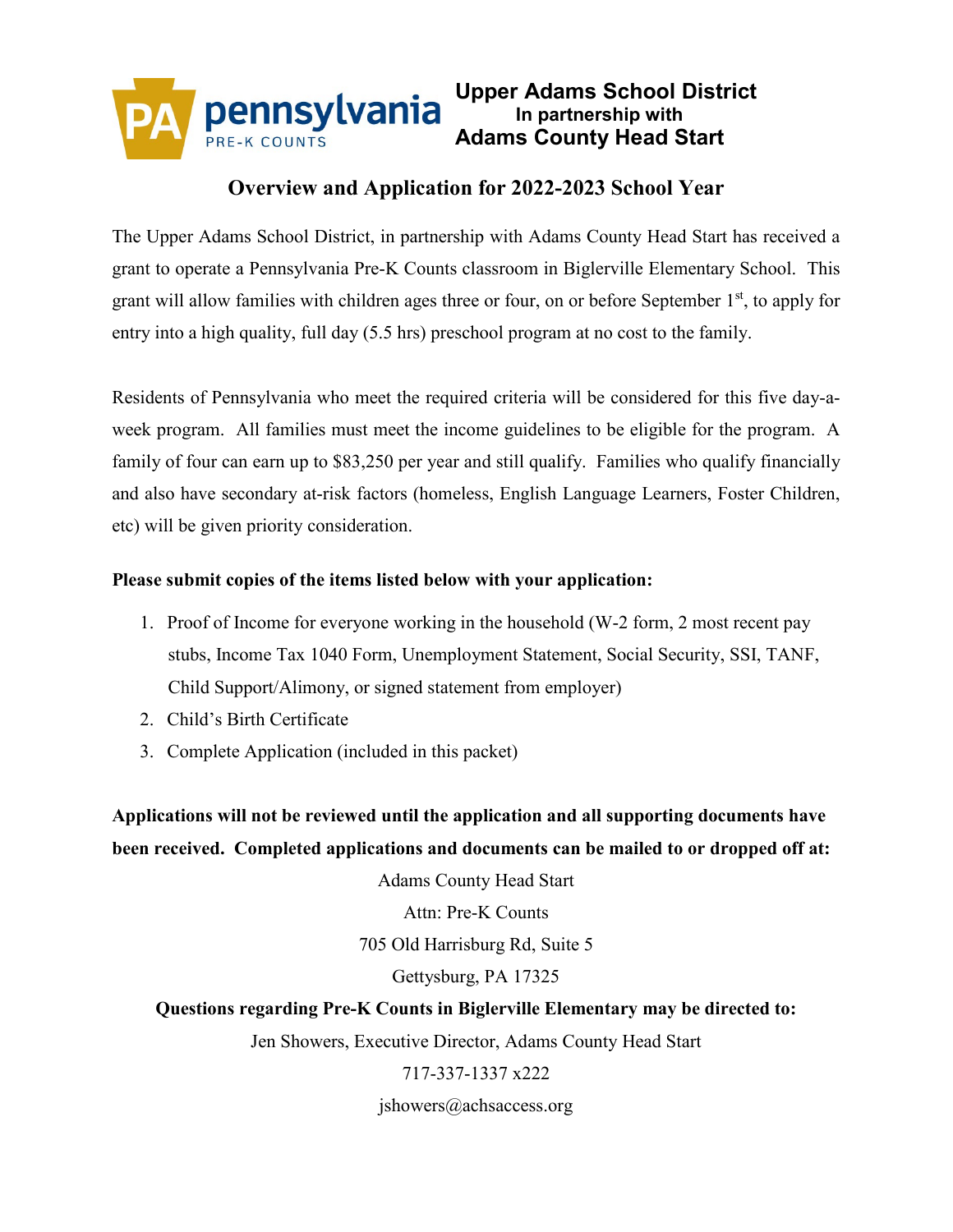# **Pennsylvania Pre-K Counts**

Pennsylvania Pre-K Counts, established by the Pennsylvania Department of Education, is bringing quality half-day and fullday pre-kindergarten to nearly 19,000 3 and 4 year olds in Pennsylvania.

## **Why does my child need to attend a high quality pre-kindergarten program?**

Quality pre-kindergarten prepares children for reading and math, but also for paying attention, following directions and getting along with others.

### **Pre-kindergarten gives children a chance to learn, become excited about school and be better students.**

By enrolling your child in quality pre-kindergarten, your child has a better chance of being ready for kindergarten and grade school. This strong early start in pre-kindergarten means they have a better chance of doing well in school, going on to college or career training, and getting a good job. **All of this can start by enrolling your child in a PA Pre-K Counts classroom!**

## **What can I expect from a PA Pre-K Counts classroom?**

Pennsylvania *Pre-K Counts* classrooms will:

- o have teachers with the education and expertise to teach young children;
- $\circ$  use a curriculum that will help your child grow, academically and socially;
- o regularly review your child's progress and choose teaching and learning activities that are best for your child;
- o help you and your child adjust to pre-kindergarten and smoothly move on to kindergarten;
- o offer a small class size (no more than 20 students per one teacher and one aide) so that your child can have plenty of one-on-one time with the teachers.

### **By enrolling your child in PA Pre-K Counts, you can give your child a great start to a bright future.**

\* The portion of the day that is funded through Pennsylvania Pre-K Counts is free to families; the program may charge for additional portions of the day (wraparound child care, etc.)



For more information visit www.education.pa.gov.



## **Who is eligible for PA Pre-K Counts?**

PA Pre-K Counts is designed for children who

- are between age 3 and until the entry age for kindergarten; and
- live in families earning up to 300% of the federal poverty level, (or a family of four earning \$73,800).

Each program offering PA Pre-K Counts classrooms will have their own guidelines. If your child falls into these categories, you may be eligible to apply.

## **How much does PA Pre-K Counts cost?**

PA Pre-K Counts is free to families. \*

## **How can I enroll my child in a PA Pre-K Counts classroom?**

Contact the PA Pre-K Counts program directly for enrollment information. There are PA Pre-K Counts classrooms in most of Pennsylvania's 67 counties. To find one near you, visit www.compass.state.pa.us and click on "Early Learning and Development Programs," "Find a Provider," "Preschool," and PA Pre-K Counts.

**Helping Pennsylvania's children reach their promise through Pennsylvania Pre-K Counts**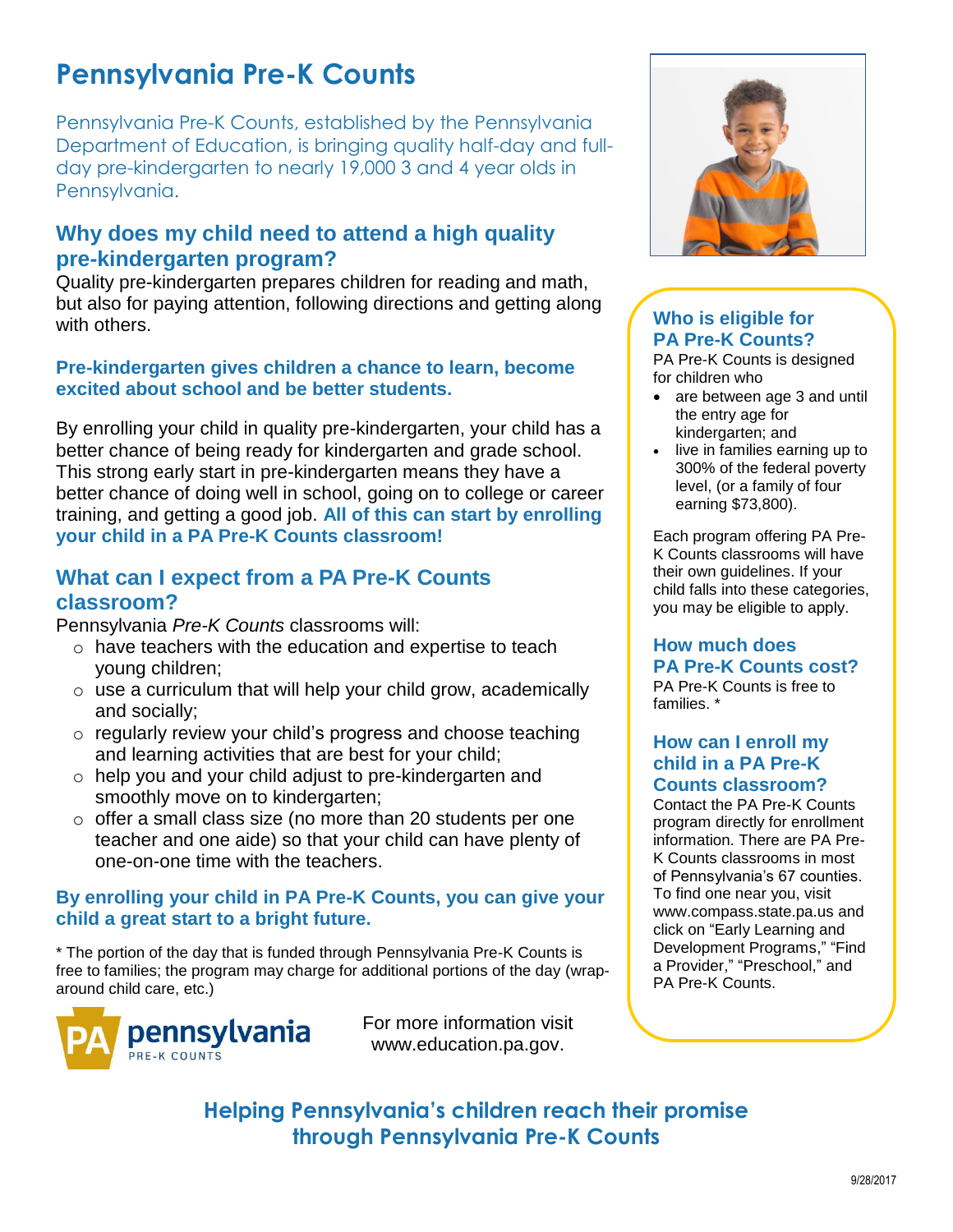## **2022 PA Pre-K Counts Enrollment Form**

(This information is confidential to the PA Pre-K Counts program)

| Date Form Completed: _____ / ____ / ____<br><b>MM</b>                                                                                               | <b>DD</b><br><b>YY</b>                    |                                                                       |                                   |                       |
|-----------------------------------------------------------------------------------------------------------------------------------------------------|-------------------------------------------|-----------------------------------------------------------------------|-----------------------------------|-----------------------|
| Last Name (Child)                                                                                                                                   |                                           | <b>First Name (Child)</b>                                             |                                   | <b>Middle Initial</b> |
| <b>Street Address</b>                                                                                                                               |                                           | <b>County</b>                                                         |                                   |                       |
| <b>City</b>                                                                                                                                         |                                           | <b>State</b><br><b>PA</b>                                             | <b>Zip Code</b>                   |                       |
| <b>School District of Residence</b>                                                                                                                 |                                           |                                                                       |                                   |                       |
| <b>Home Phone</b>                                                                                                                                   | <b>Work Phone</b>                         |                                                                       | <b>Email Address</b>              |                       |
| <b>Child's Date of Birth</b>                                                                                                                        | Age<br>$\overline{2}$<br>□<br>$\Box$<br>3 | 5<br>$\Box$<br>4<br>$\Box$                                            | Gender<br>Male<br>$\Box$          | Female<br>□           |
| Race (optional)<br><b>Black or African American</b><br>$\Box$<br>Asian<br>◻<br>Native Hawaiian or Pacific Islander<br>□<br>$\Box$<br>Not Applicable |                                           | П<br>White<br>П<br>Other<br>$\Box$                                    | American Indian or Alaskan Native |                       |
| <b>Ethnicity (optional)</b><br>Hispanic<br>□<br>Non-Hispanic<br>$\Box$<br>Not Applicable<br>$\Box$                                                  |                                           | <b>Primary Language</b><br>English<br>□<br>Spanish<br>ப<br>Other<br>□ | (please specify)                  |                       |
| Name of Parent or Guardian completing this application                                                                                              |                                           |                                                                       | Gender<br>Male<br>□               | Female<br>$\Box$      |
| <b>Relationship to Child</b><br>Father<br>$\Box$<br>Mother<br>□<br>Guardian<br>$\Box$                                                               |                                           | (Select)<br>Biological<br>□<br>Foster<br>□<br>Adoptive<br>$\Box$      |                                   |                       |
| Other<br>□                                                                                                                                          |                                           | Other<br>$\Box$                                                       |                                   |                       |

Pre-K Counts at Biglerville Elementary (Upper Adams School District in partnership with Adams County Head Start)

(please specify) (please specify)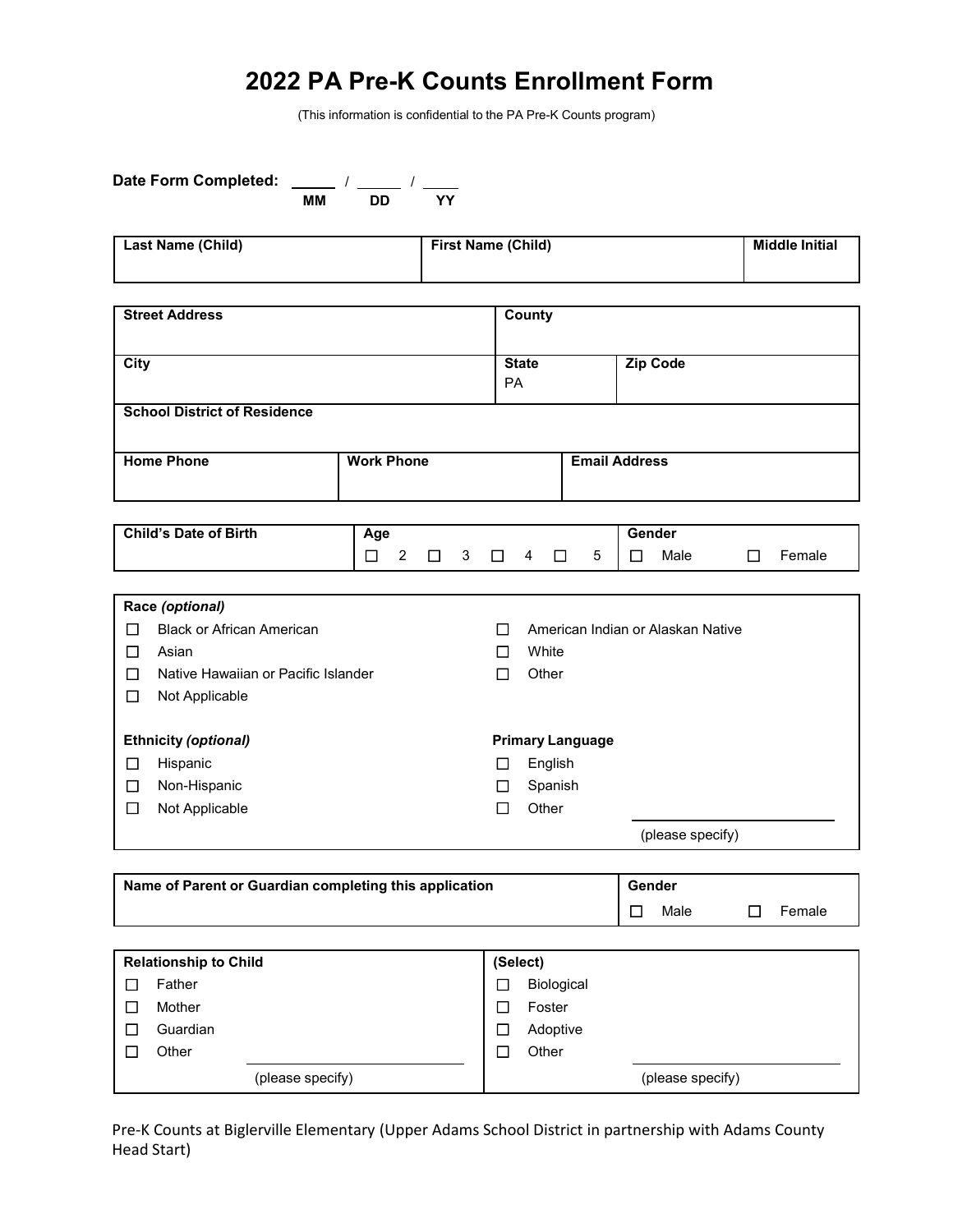**Role**

☐ Primary Guardian ☐ Legal Guardian

☐ Secondary Guardian ☐ Other

(please specify)

|                                                                                                                                                                                                                                                                                                                                                                                                                                                                                                                                                                                                                                                                                                                                                                                                                                                                                                                      | List Household Members below for determination of family size (required): |                                                                      |  |
|----------------------------------------------------------------------------------------------------------------------------------------------------------------------------------------------------------------------------------------------------------------------------------------------------------------------------------------------------------------------------------------------------------------------------------------------------------------------------------------------------------------------------------------------------------------------------------------------------------------------------------------------------------------------------------------------------------------------------------------------------------------------------------------------------------------------------------------------------------------------------------------------------------------------|---------------------------------------------------------------------------|----------------------------------------------------------------------|--|
|                                                                                                                                                                                                                                                                                                                                                                                                                                                                                                                                                                                                                                                                                                                                                                                                                                                                                                                      | Relationship to Child                                                     | Date of Birth                                                        |  |
| 1                                                                                                                                                                                                                                                                                                                                                                                                                                                                                                                                                                                                                                                                                                                                                                                                                                                                                                                    | <b>ENROLLING CHILD</b>                                                    |                                                                      |  |
| $\mathbf{2}$                                                                                                                                                                                                                                                                                                                                                                                                                                                                                                                                                                                                                                                                                                                                                                                                                                                                                                         |                                                                           |                                                                      |  |
| 3                                                                                                                                                                                                                                                                                                                                                                                                                                                                                                                                                                                                                                                                                                                                                                                                                                                                                                                    |                                                                           |                                                                      |  |
| 4                                                                                                                                                                                                                                                                                                                                                                                                                                                                                                                                                                                                                                                                                                                                                                                                                                                                                                                    |                                                                           |                                                                      |  |
| 5                                                                                                                                                                                                                                                                                                                                                                                                                                                                                                                                                                                                                                                                                                                                                                                                                                                                                                                    |                                                                           |                                                                      |  |
|                                                                                                                                                                                                                                                                                                                                                                                                                                                                                                                                                                                                                                                                                                                                                                                                                                                                                                                      |                                                                           |                                                                      |  |
| 6                                                                                                                                                                                                                                                                                                                                                                                                                                                                                                                                                                                                                                                                                                                                                                                                                                                                                                                    |                                                                           |                                                                      |  |
| 7                                                                                                                                                                                                                                                                                                                                                                                                                                                                                                                                                                                                                                                                                                                                                                                                                                                                                                                    |                                                                           |                                                                      |  |
| 8                                                                                                                                                                                                                                                                                                                                                                                                                                                                                                                                                                                                                                                                                                                                                                                                                                                                                                                    |                                                                           |                                                                      |  |
| A biological, adoptive, unrelated or foster child or stepchild of the parent or caretaker who is under 18 years<br>of age and not emancipated.<br>A child who is 18 years of age or older but under 22 years of age who is enrolled in high school, a general<br>$\bullet$<br>educational development program, or a post-secondary program leading to a degree, diploma or certificate<br>and who is wholly or partially dependent on the income of the parent or caretaker or spouse of the parent or<br>caretaker.<br>Others supported by the income of the parent(s) or guardian(s) of the child enrolling or participating in the<br>program. If counted toward family size, any applicable income of these persons must also be<br>counted for eligibility purposes.<br>Note: A family size value of one (1) with an income of \$0 is entered when a foster child is applying for Pennsylvania<br>Pre-K Counts. |                                                                           |                                                                      |  |
| <b>DETERMINED FAMILY SIZE =</b>                                                                                                                                                                                                                                                                                                                                                                                                                                                                                                                                                                                                                                                                                                                                                                                                                                                                                      |                                                                           |                                                                      |  |
|                                                                                                                                                                                                                                                                                                                                                                                                                                                                                                                                                                                                                                                                                                                                                                                                                                                                                                                      | Employment Status of parent/guardian                                      | Employment Status of 2 <sup>nd</sup> parent/guardian (if applicable) |  |
| □                                                                                                                                                                                                                                                                                                                                                                                                                                                                                                                                                                                                                                                                                                                                                                                                                                                                                                                    | Employed Full-Time                                                        | Employed Full-Time<br>$\Box$                                         |  |
| □                                                                                                                                                                                                                                                                                                                                                                                                                                                                                                                                                                                                                                                                                                                                                                                                                                                                                                                    | <b>Employed Part-Time</b>                                                 | <b>Employed Part-Time</b><br>$\Box$                                  |  |
| $\Box$                                                                                                                                                                                                                                                                                                                                                                                                                                                                                                                                                                                                                                                                                                                                                                                                                                                                                                               | Unemployed                                                                | Unemployed<br>□                                                      |  |
| $\Box$                                                                                                                                                                                                                                                                                                                                                                                                                                                                                                                                                                                                                                                                                                                                                                                                                                                                                                               | Other_                                                                    | $\Box$<br>Other_                                                     |  |

| Household Income Sources (Must check all that apply): |                        |                                     |                           |                              |
|-------------------------------------------------------|------------------------|-------------------------------------|---------------------------|------------------------------|
| $\Box$ Employment                                     | $\Box$ Self-Employment | $\Box$ Unemployment<br>Compensation | ∃Worker's<br>Compensation | $\Box$ TANF Cash<br>payments |
| □ Social Security                                     | וSSI ⊡                 | $\Box$ Child Support                | $\Box$ Alimony            | _] Other                     |

Pre-K Counts at Biglerville Elementary (Upper Adams School District in partnership with Adams County Head Start)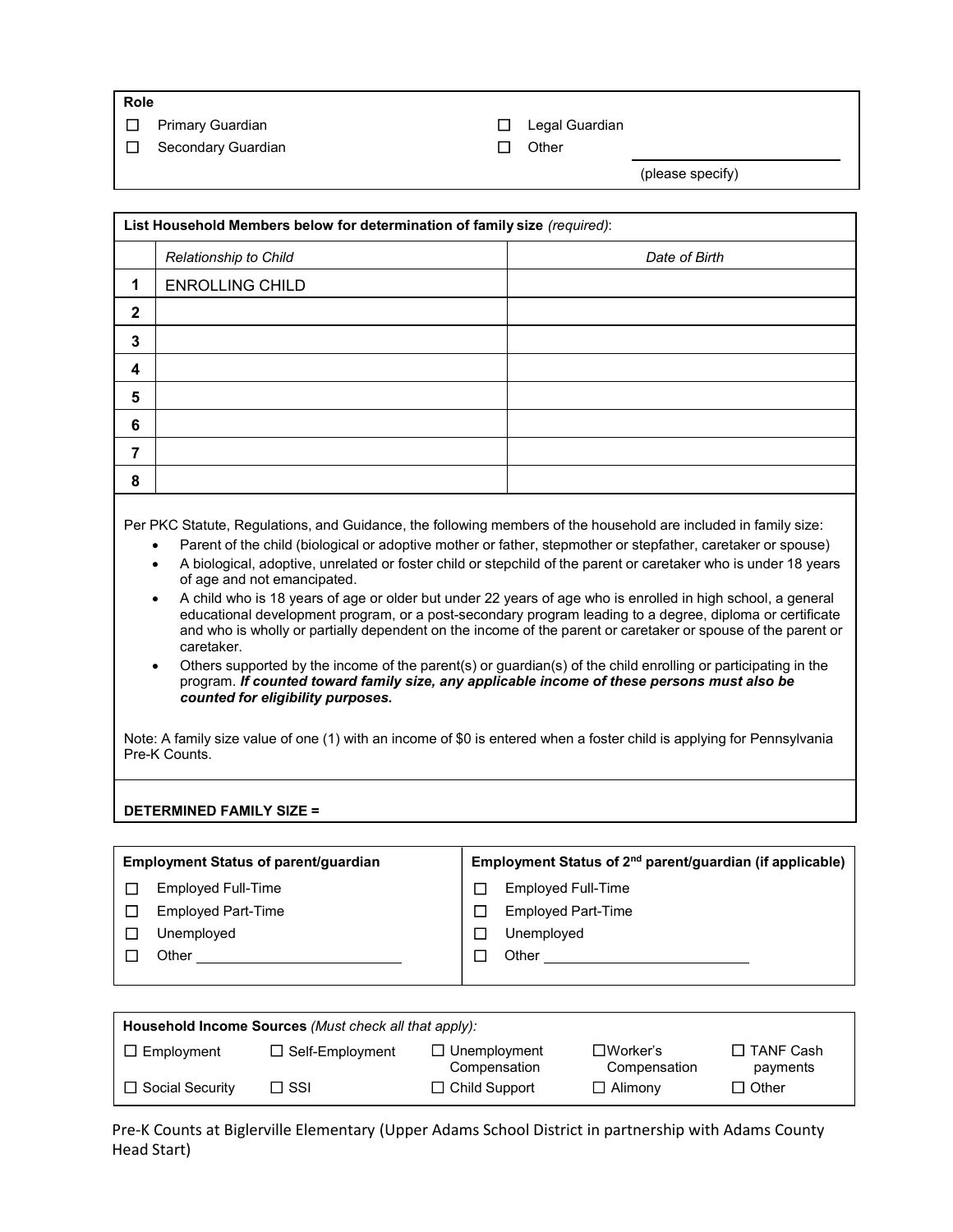### **Other Child Eligibility Risk Factor Criterion** *(Must check all that apply):*

| □ | Behavioral Supports: A child who was referred to PA Pre-K Counts from an appropriately credentialed health<br>or mental health practitioner who is not employed by the PA Pre-K Counts program; a child who is receiving<br>mental health treatment. Additional verification beyond the interview is required.                                                                                                                                                                                                                                                                                                                                                                                                                                                                                                   |  |  |
|---|------------------------------------------------------------------------------------------------------------------------------------------------------------------------------------------------------------------------------------------------------------------------------------------------------------------------------------------------------------------------------------------------------------------------------------------------------------------------------------------------------------------------------------------------------------------------------------------------------------------------------------------------------------------------------------------------------------------------------------------------------------------------------------------------------------------|--|--|
| □ | Child Protective Services: A child who is a foster child, a kinship care child or receiving Children and Youth<br>services.                                                                                                                                                                                                                                                                                                                                                                                                                                                                                                                                                                                                                                                                                      |  |  |
| □ | Education Level of Guardian: Does not have high school diploma or GED or post-secondary degree.                                                                                                                                                                                                                                                                                                                                                                                                                                                                                                                                                                                                                                                                                                                  |  |  |
| □ | English Language Learner: A child whose first language is not English and who is in the process of learning<br>English is considered an English Language Learner.                                                                                                                                                                                                                                                                                                                                                                                                                                                                                                                                                                                                                                                |  |  |
| □ | Individualized Education Plan (IEP): A child who is currently enrolled in the Preschool Early Intervention<br>program with an active IEP. Verification would be a copy of the IEP or other source of documentation from the<br>parent or Early Intervention provider.                                                                                                                                                                                                                                                                                                                                                                                                                                                                                                                                            |  |  |
| □ | Incarcerated Parent: A child for whom one of the child's parents is currently in prison.                                                                                                                                                                                                                                                                                                                                                                                                                                                                                                                                                                                                                                                                                                                         |  |  |
|   | Homeless: A child who lacks a fixed, regular, and adequate nighttime residence due to one of the following:<br>A. Children who are sharing the housing of other persons due to loss of housing, economic hardship, or<br>a similar reason; are living in motels, hotels, or camping grounds due to lack of alternate<br>accommodations; are living in emergency or transitional shelters; are abandoned in hospitals; or are<br>awaiting foster care placement;<br>Children who have a primary nighttime residence that is a public or private place not designed for or<br>В.<br>ordinarily used as a regular sleeping accommodation for human beings;<br>Children who are living in cars, parks, public places, abandoned buildings, substandard housing, bus<br>C.<br>or train stations, or similar settings. |  |  |
| П | Migrant (Non-Immigrant)/Seasonal Student: A migrant child has moved from one school district to another in<br>order to accompany or to join a migrant parent or guardian, who is a migratory worker or migratory fisher, within<br>the preceding 36 months, in order to obtain temporary or seasonal employment in qualifying agriculturalor fishing<br>work including agri-related businesses such as meat or vegetable processing, working in nurseries such as<br>Christmas and evergreen trees farming.                                                                                                                                                                                                                                                                                                      |  |  |
| □ | Teen Mother: A child whose mother was under the age of 18 when the child was born.                                                                                                                                                                                                                                                                                                                                                                                                                                                                                                                                                                                                                                                                                                                               |  |  |

To the best of my knowledge, the information provided in this application and the associated income documentation is accurate. I understand that I may be asked to verify or substantiate information provided.

**Parent/Guardian** (Signature) **Date** 

**Parent/Guardian Name** (Print Name)